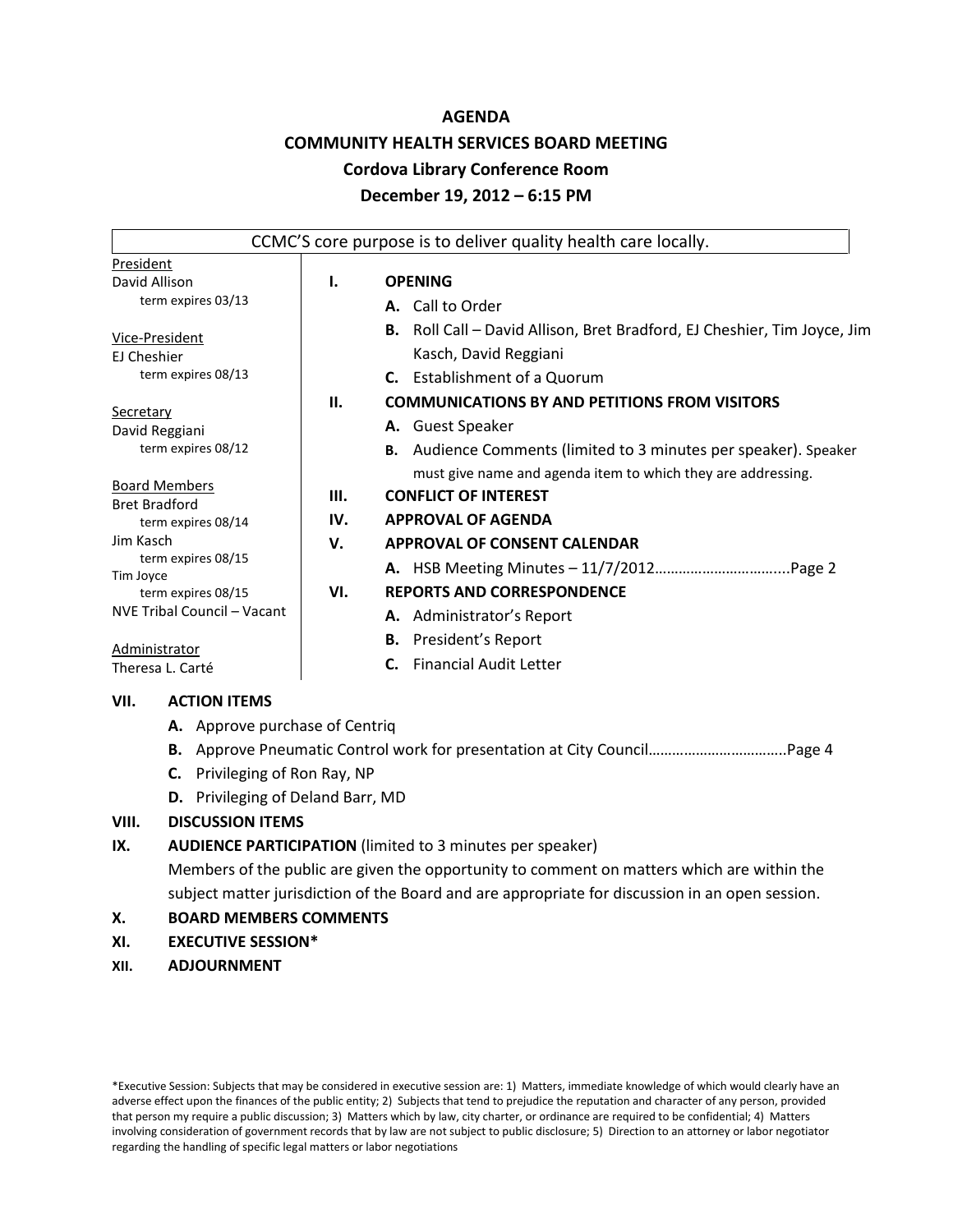## **Minutes Community Health Services Board Cordova Library Conference Room November 7, 2012 – 6:00 PM**

#### **I. CALL TO ORDER AND ROLL CALL –**

**David Allison** called the HSB meeting to order at 6:00 pm. Board members present: **David Allison, Bret Bradford, EJ Cheshier and David Reggiani.** Absent: **Jim Kasch, Tim Joyce**. A quorum was established.

CCMC staff present: **Theresa Carté**, CEO and **Stephen Sundby**, Director, Sound Alternatives

#### **II. COMMUNICATIONS BY AND PETITIONS FROM VISITORS**

- **A.** Guest Speakers None
- **B.** Audience comments None

#### **III. CONFLICT OF INTEREST –** None

#### **IV. APPROVAL OF AGENDA**

**M/Cheshier, S/Bradford:** Move to approve the agenda.

A vote was made on the motion: 4 yeas. - 0 nays. Motion passed.

#### **V. APPROVAL OF CONSENT CALENDAR**

**Allison** informed the Board that the consent calendar was before them.

a. Health Services Board meeting minutes from October 3, 2012.

**M/Cheshier, S/Bradford:** Move to approve the agenda.

A vote was made on the motion: 4 yeas, 0 nays. Motion passed.

#### **VI. REPORTS AND CORRESPONDENCE**

#### **A. Administrator's Report** – None

**Carté** reported that Laura Cloward will be leaving CCMC for the City. Dr. Van Winkle will also be leaving. His last day is November 21<sup>st</sup> and someone will be coming in on January  $7<sup>th</sup>$ , 2013.

**Carté** discussed the CT scanner and the desire for a loan from the City for \$300K for the equipment and \$450K for the associated construction costs. **Mayor Kallander** requested that CCMC re-assess the construction estimate and submit one loan request sufficient for all of the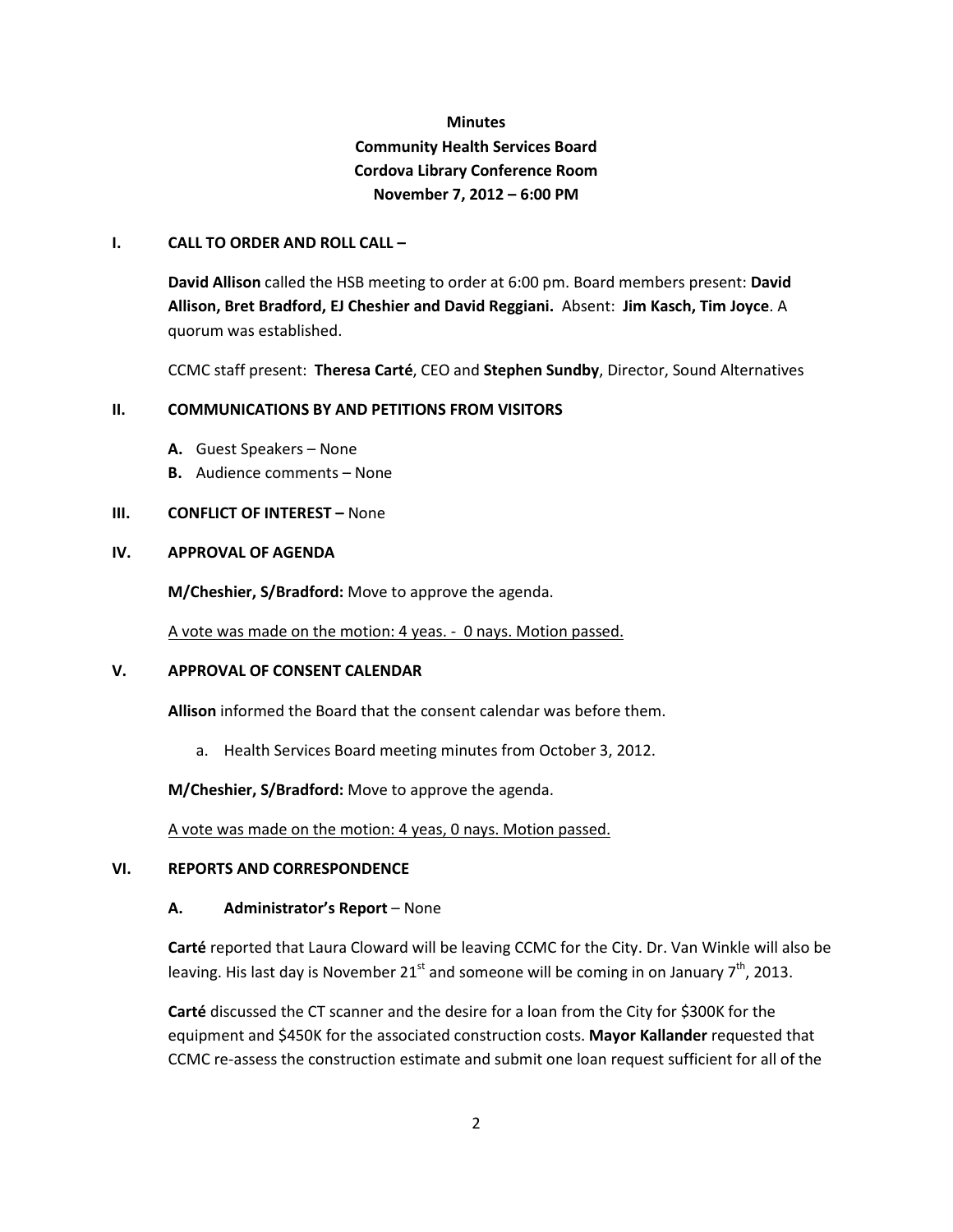expected costs. **Carté** responded that she will place the item on a future agenda along with numbers reflecting the expected return on investment.

Regarding clinic plans, **Carté** reported that Ilanka is planning to be out by January 15<sup>th</sup>. We have a committee working on our move into the clinic space. One area is staffing in order to support the volume we need to cover the loss of that rent. Also looking at what it will cost to furnish the clinic as they are taking everything currently there. The clinic will be operating upstairs by February at the latest. In response to **Bradford's** question, **Carté** responded that the transition is amicable and she is working with NVE staff to negotiate items that might be left behind for CCMC's use.

## **B.** President's Report – None

## **VII. ACTION ITEMS - None**

## **VIII. DISCUSSION ITEMS**

## **A.** Electronic Health Records

**Carté** provided a lay-down which identified the team reviewing both systems and the key features that led to CCMC's preference for Healthland's Centriq. **Bradford** requested clarification regarding what the annual fee covers. **Allison** requested clarification on meaningful use reimbursement in 2013 and payment options (financing schedule) with Healthland to assist with the upfront costs while awaiting reimbursement. **Carté** will follow up on both requests.

## **IX. AUDIENCE PARTICIPATION –** None

## **X. BOARD MEMBER COMMENTS –** None

## **XI. EXECUTIVE SESSION –** None

## **XIII. ADJOURNMENT**

**M/Reggiani, S/Bradford:** Move to adjourn the meeting. **Allison** declared the meeting adjourned at 6:30 pm.

**Transcribed by: Laura Cloward**